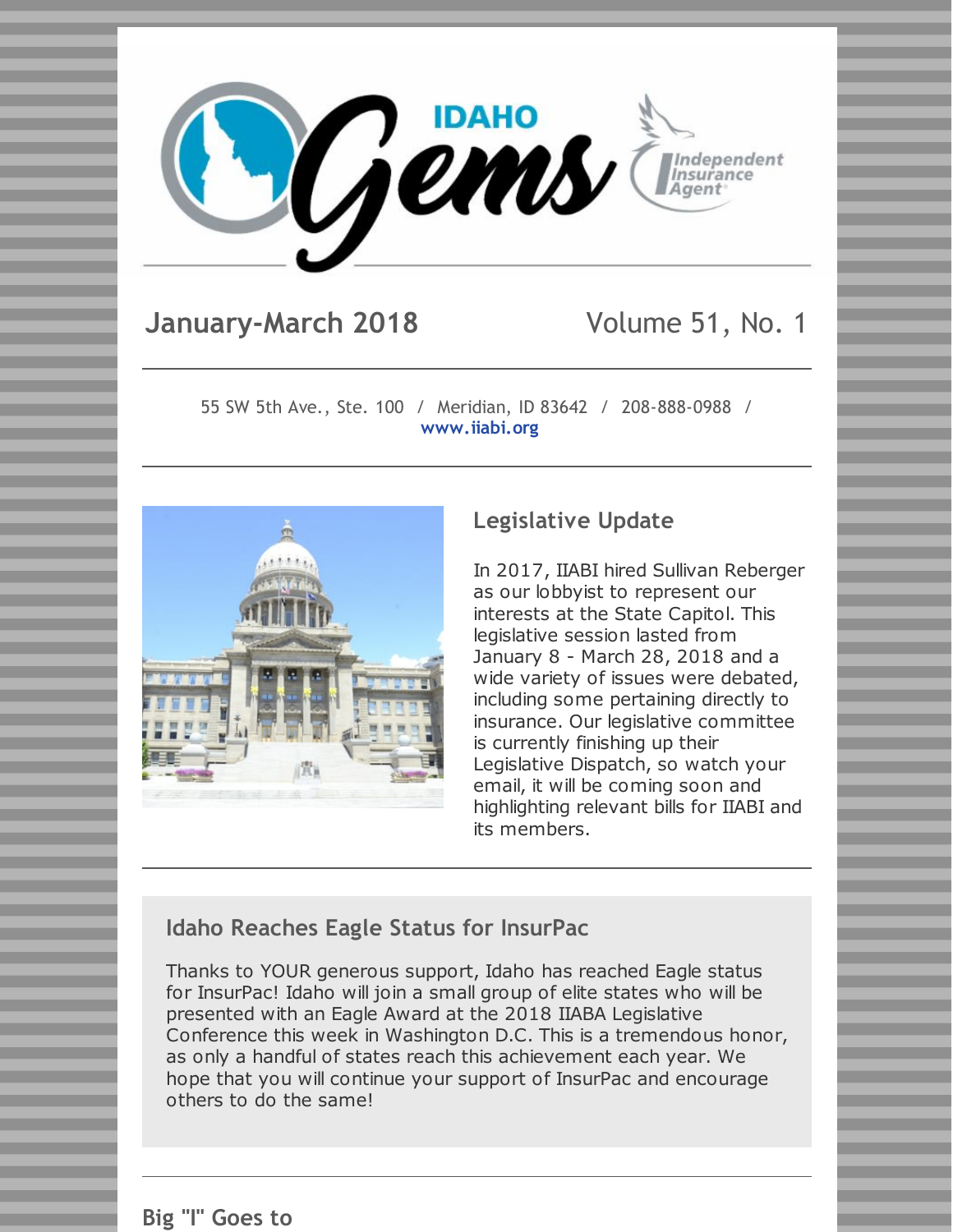#### **Washington**

This week the IIABI Executive Team will join hundreds of other Big "I" Members in our Nation's Capital for our Legislative Conference. As part of our trip, we will visit with each of our congressional officers to discuss the following issues and how they affect the insurance industry and our members:



- Tax Reform
- Flood Insurance
- Crop Insurance
- Insurance Regulatory Reform
- Health Care
- Cybersecurity



AUGUST 12-15, 2018 - COEUR D'ALENE RESORT, ID

# **2018 Big "I" State Convention**

**August 12-15, 2018 - Coeur D'Alene, Idaho**

Mark your calendars for August 12-15! We will be heading to beautiful Coeur D'Alene, Idaho for our annual state convention and trade show. You will not want to miss this year's nautical theme as we explore ways to anchor our industry in turbulent times. Below is our sample schedule and well as forms for sponsorship and exhibitor space. Information about hotel reservations and registration will be coming soon!



**Sunday, August 12, 2018**

5:30-6:30pm "Welcome Aboard" Reception 7:00-9:00pm Exhibitor Set Up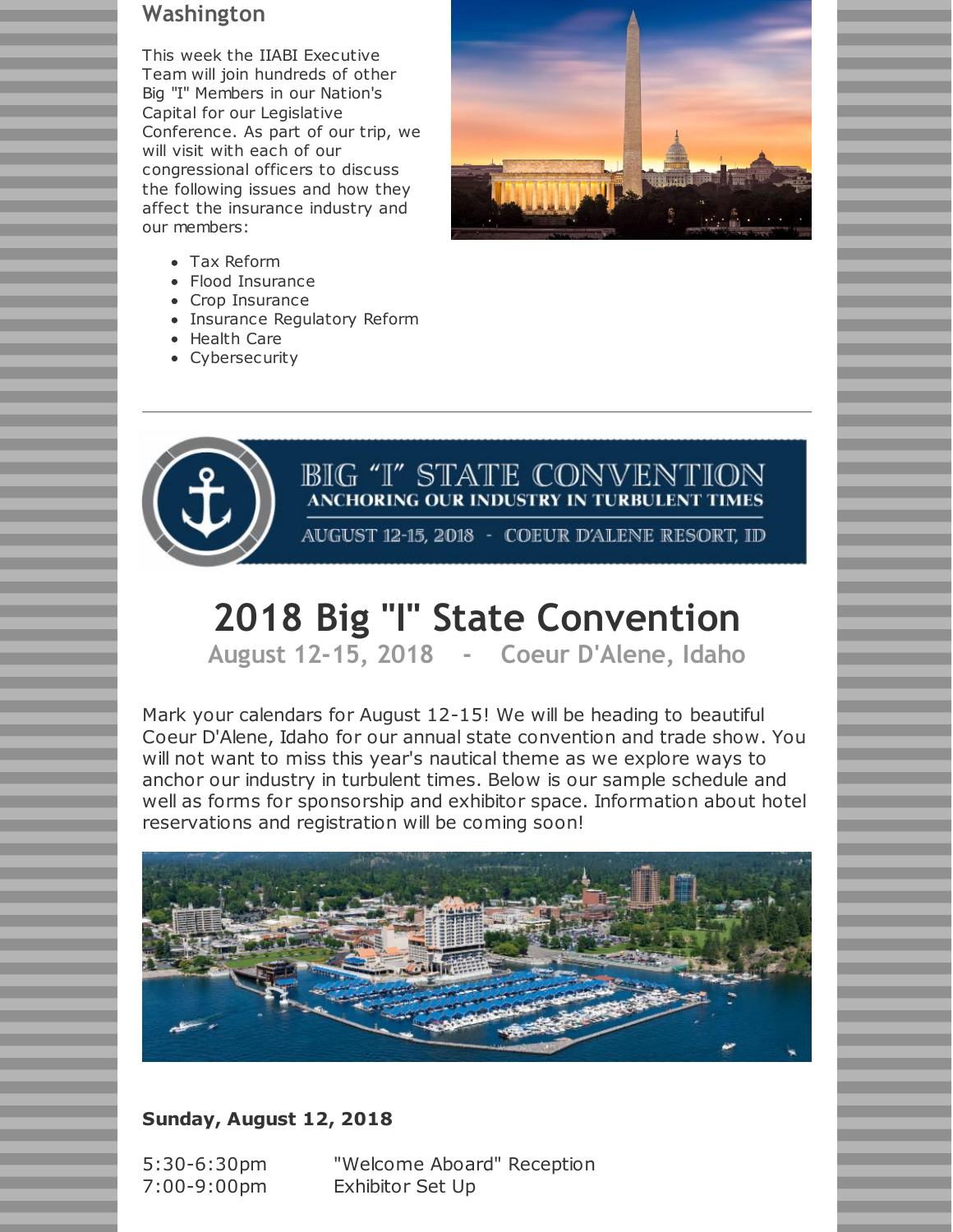#### **Monday, August 13, 2018**

| 7:30am           | <b>Breakfast for Golfers</b>                                   |
|------------------|----------------------------------------------------------------|
| $8:30$ am-1:00pm | The Big "I" Golf Tournament                                    |
|                  | The Coeur d'Alene Resort Course                                |
| $2:30 - 5:30$ pm | Trade Show                                                     |
|                  | 8:00pm-12:00am Social Event - Hosted by Young Agents Committee |

#### **Tuesday, August 14, 2018**

| 8:30-9:30am<br>$9:45-11:15am$ | Big "I" Member Meeting<br>"All Hands on Deck" General Session<br>State of the DOI - Dean Cameron, Dir. of Insurance<br>State of the IIABA - Joe Leahy, IIABA Chairman-Elect |
|-------------------------------|-----------------------------------------------------------------------------------------------------------------------------------------------------------------------------|
| $1:00-3:00$ pm                | Afternoon Session #1                                                                                                                                                        |
| $3:15-5:15$ pm                | Afternoon Session #2                                                                                                                                                        |
| $6:00 - 6:45$ pm              | "Anchors Aweigh" Cruise and Cocktail Hour                                                                                                                                   |
| $6:45-9:30$ pm                | Dinner & Awards Banquet                                                                                                                                                     |

#### **Wednesday, August 15, 2018**

9:00am-12:00pm IIABI Board Meeting

If you are interested in being a sponsor or exhibitor, click the links below.

### **SPONSORSHIP [OPPORTUNITIES](http://files.constantcontact.com/e55b1ff0201/d000bfbb-58b0-4110-b664-1df54db4bb81.pdf)**

#### **[EXHIBITOR](http://files.constantcontact.com/e55b1ff0201/b2ef1709-5426-42f3-9452-32ed678d980f.pdf) SPACE**

# *THANK YOU TO OUR 2018 Platinum, Gold and Silver Members!*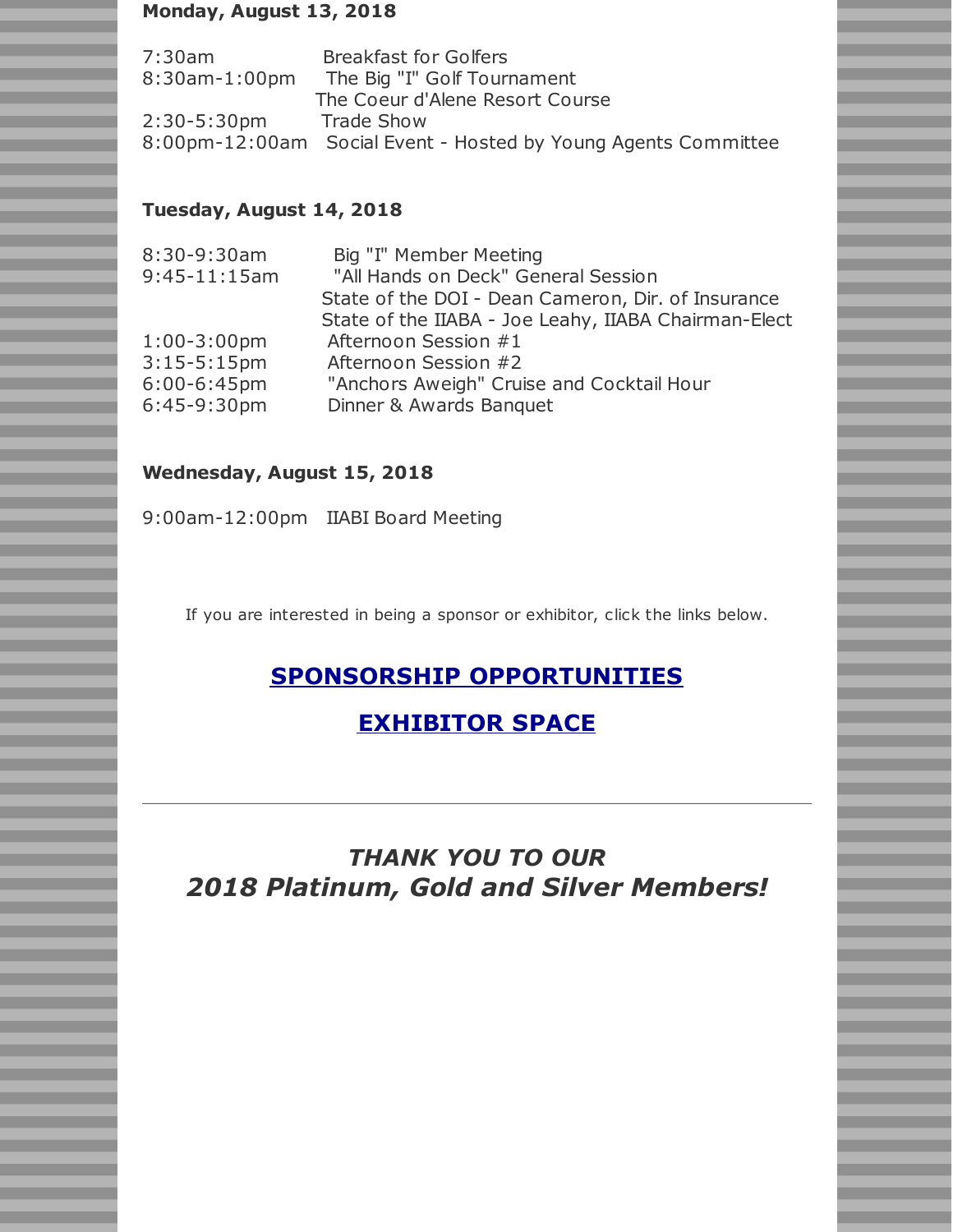# **PLATINUM SPONSORS**





A Liberty Mutual Company

# **GOLD SPONSORS**

**Auto-Owners** 

INSURANCE

LIFE . HOME . CAR . BUSINESS









ulfilling the Promise Since 1876

CENTRAL **INSURANCE** 

COMPANIES







# **SILVER SPONSORS**



# **2018 Membership**

Thank you to all agency and associate members who have paid their 2018 dues. We appreciate your continued involvement in and support of IIABI.

**If you have not sent in your dues for this year please contact me at kyra@iiabi.org as soon as possible to let me know if you plan to continue your IIABI membership**. We do have a few NEW agency members that we would like to welcome to the Big "I" Idaho family:

Agencies:

- Teton Resource Group, Iona
- BoiseInsure.net, Meridian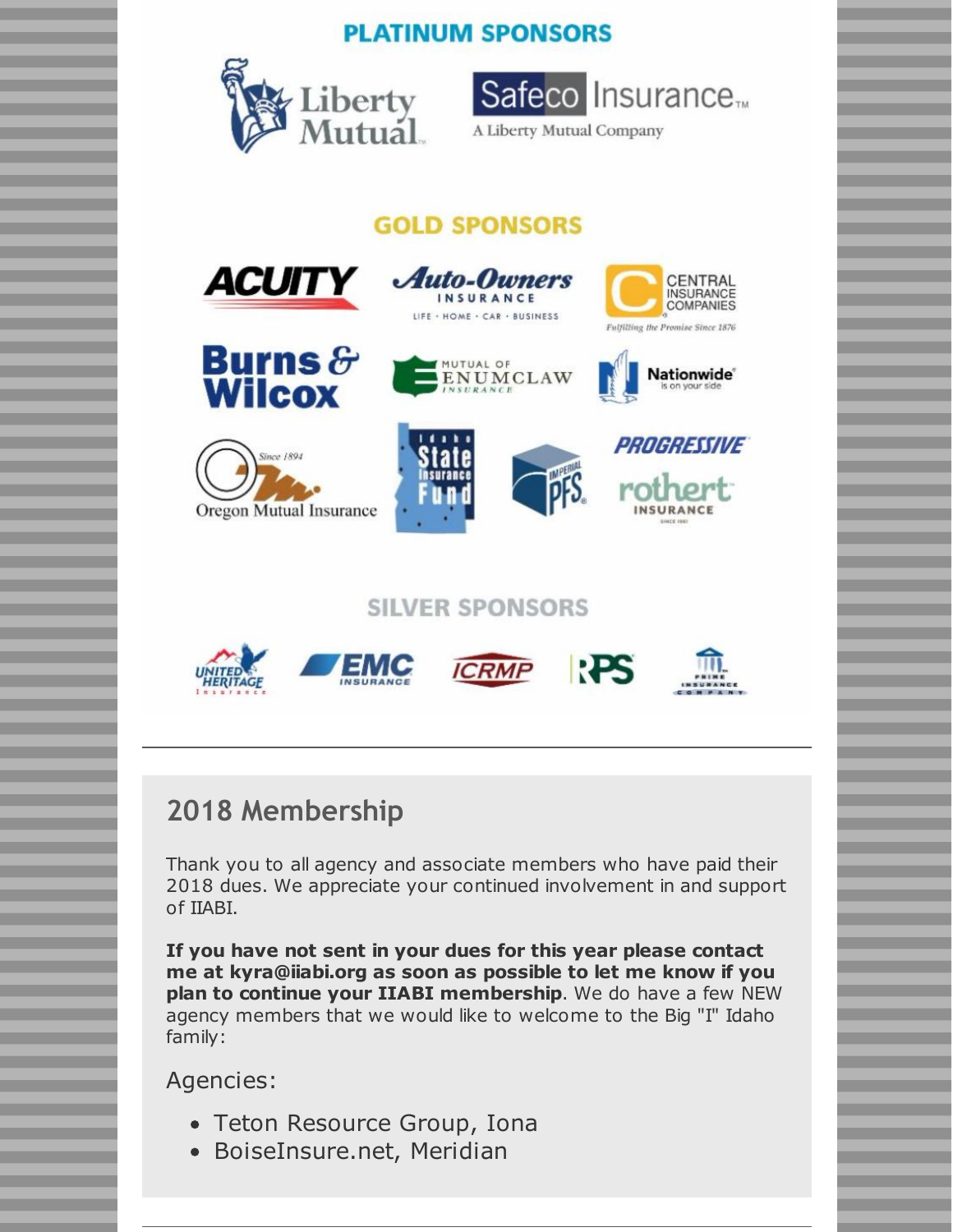# **Farewell to a Friend**

It is always sad news when we hear of the passing of a Big "I" Member, and we this time is no exception. James J. Baker, 88, of Shoshone, Idaho, died Tuesday, April 3, 2018 at the North Canyon Medical Center in Gooding. Services were held Monday, April 9th at 1st Baptist Church in Shoshone.

In August of 1970 he started working at Metropolitan Life Insurance and shared a desk with another agent Pat Young. They fell in love and married on December 27, 1972 in Redondo Beach, CA. Jim and Pat moved to Idaho in 1978. They resided in Shoshone and started Baker Insurance in Gooding.

#### **Job Opportunity at the DOI**

The Idaho Surveying and Rating Bureau is looking for a Customer Service Representative.

Job description is as follows:



- Answer incoming calls, then either providing the information requested or directing the caller to the proper staff member as needed.
- Maintain the A.S. Plans database and the electronic files associated with these records.
- Using the AFES database mail letters to property owners whose system have not been serviced and should be in order to continue receiving credit on the schedule established by the Bureau.
- Assist callers and visitors as needed, in determining the class of public protection as locations provided by the callers or visitor as needed.
- Finding and quoting Specific Loss Costs.

For additional information contact:

Edna Yzaguirre Garza Office Manager Idaho Surveying & Rating Bureau Inc. 1871 S Cobalt Point Way Meridian Idaho 83642